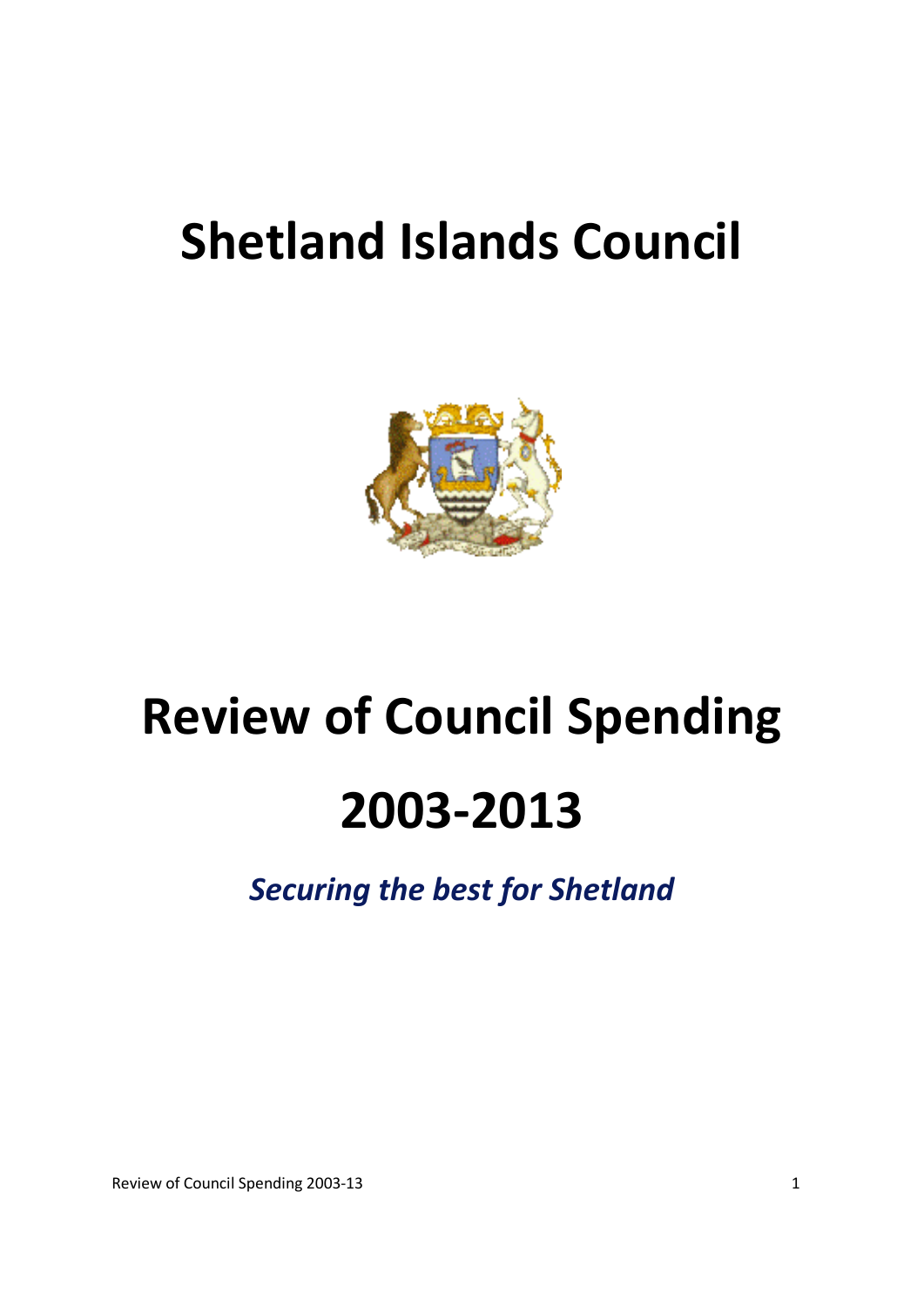## **Contents**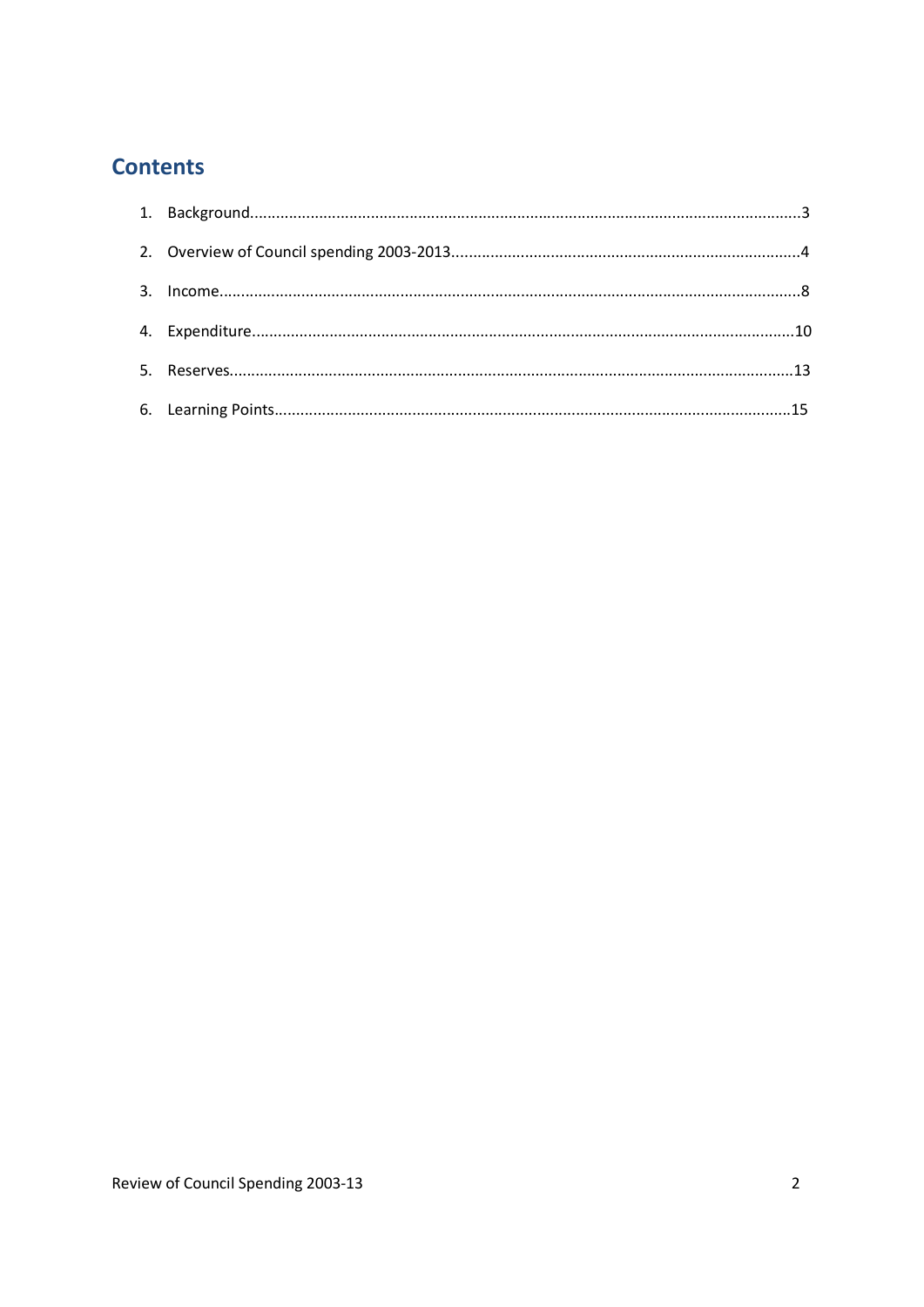## **Background**

- 1.01 In the Council's last published set of financial statements (2011-12) it was reported that the total draw on reserves required in the year to balance the budget was £35.8m. This equated to the Council overspending by almost £100,000 per day.
- 1.02 The most serious aspect of this was that of the £35.8m drawn from reserves, £32m was used to fund day to day Council services, meaning that there was a recurring year on year need to withdraw such a sum to keep the Council services operating at that level. It can therefore be said that the Council has a significant structural deficit which is unsustainable.
- 1.03 In addition, Members were presented with the graph below that shows the real value of the Council's investments over the previous 20 years. This showed that the reserves peaked at £465m (at today's prices) in 2000 and in the subsequent 12 years, reduced in value by 58% to £193m in 2012



- 1.04 As a result of the rapid decline in reserves and the structural deficit being operated by the Council, it was estimated that the Council's reserves would be fully depleted within 5 years without significant change to spending levels.
- 1.05 The Council's Medium Term Financial Plan (MTFP) was approved in September 2012 and sets out a 5-year roadmap towards achieving financial sustainability and stabilising the level of reserves at a level no lower than £125m.
- 1.06 Members of the Audit and Standards Committee sought an audit of income and expenditure levels over the past 10 years to understand how the structural deficit came about and to learn from this so that a similar situation does not arise in the future. This report seeks to address that request.

Review of Council Spending 2003-13 3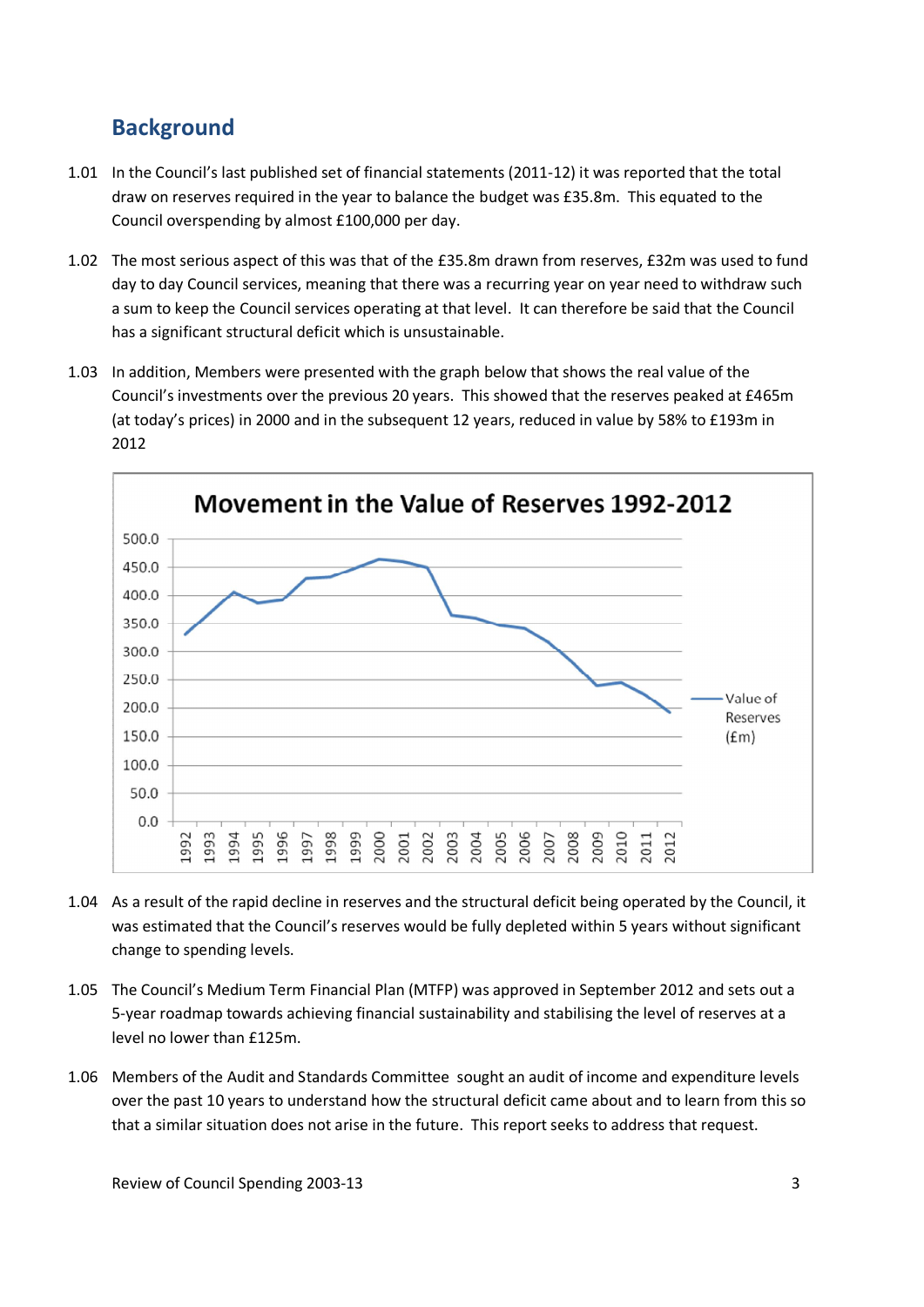## **Overview of Council Spending 2003-2013**

- 2.01 Between 1 April 2003 and 31 March 2013, the Council's expenditure has been over £300m higher than its income. This has been funded by using all the surpluses that the Council has made from the Harbour activities over this time, as well as taking well in excess of a quarter of a billion pounds from the reserves.
- 2.02 This 10 year period can be split into 4 clearly defined segments which share many of the same characteristics. These are
	- x **2003-04 to 2005-06** during this period revenue expenditure was broadly sustainable, but capital expenditure was high, meaning overall the draw on reserves was well in excess than the income generated on the reserves.
	- x **2006-07 to 2008-09** during this period there was a large increase in revenue funding from Scottish Government which meant that the large increases in revenue expenditure were sustainable. Capital expenditure remained high, but not as high as the previous 3 years.
	- **•** 2009-10 to 2011-12 during this period revenue expenditure increased by 22% whilst revenue income increased by only 3% which meant that revenue spending reached unsustainable levels. Capital expenditure reduced during the period, but overall the draws on reserves remained unsustainable.
	- **•** 2012-13 The final outturn is not complete as yet but during last year the revenue deficit decreased as a result of the reduction in expenditure being larger than the reduction in income. Capital expenditure also decreased. The result was that the draw on reserves in real terms will be at the lowest level that they have been during the decade covered in this report. However, the draw on reserves remains unsustainably high.
- 2.03 Therefore to summarise, the draw on reserves has been at an unsustainable level for each of the last 10 years. However, there has been a move away from sustainable revenue (recurring) deficits and one-off capital deficits which in total represented an unsustainable draw on reserves, to large unsustainable revenue (recurring) deficits and smaller capital deficits.
- 2.04 What this means is that during the past 10 years the nature of the unsustainable draw on reserves has changed from being a more manageable capital overspending nature, to a structural deficit on the council's revenue spending which is far more challenging to address.
- 2.05 The most significant area of the Council's increase in general fund revenue expenditure has been in staff costs which have increased by 72% over the period 2003 to 2012 (not adjusted for inflation) from £54.1m to £93.3m.
- 2.06 Increases in staffing numbers in education and social care accounted for most of the increases in the Council.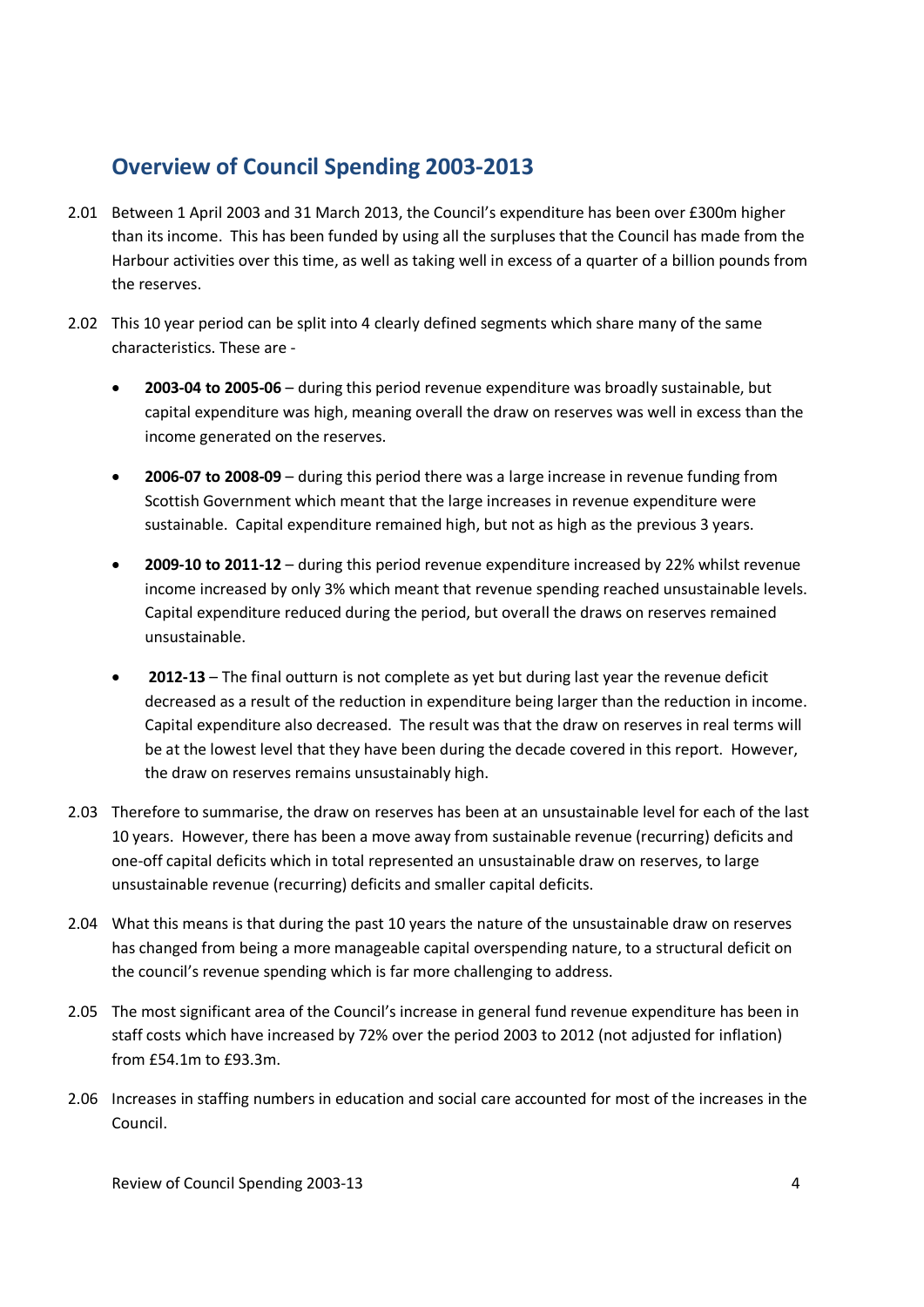- 2.07 The large increases in revenue expenditure were not matched by corresponding increases in revenue income and as a result a "budget gap" developed which was filled by a draw on reserves. This reached a level of £31.8m in 2011-12 which meant that the Council's revenue spending bore little resemblance to its income levels. It can therefore be described as a structural deficit.
- 2.08 Therefore the overwhelming reason that the Council is in its current financial difficulty is because of the overspending on day to day services which is a drain on the reserves year after year, rather than because of one off expenditure items such as the Norrona or Bressay Bridge projects despite them being ill-fated.
- 2.09 It was not immediately obvious that this was happening because the financial information that was available did not explicitly set out the overall financial position. Instead it took individual strands of Council spending and reported these separately so that there wasn't a single place where the overall draw on reserves for the year was reported. This went some way to masking the scale of the overspending that was developing (*See Learning Point 1*).
- 2.10 In addition, there did not appear to be a clear financial strategy to respond to the global financial crisis. The level of revenue spending in 2009-10 was 16.5% higher than the previous year despite the onset of a global financial crisis that has been deeper and more protracted than the great depression of the 1930s. As levels of income started to decrease rapidly in 2010-11, following a year of a real terms freeze in 2009-10, revenue expenditure continued to increase (*See Learning Point 2*).
- 2.11 Following many years of annual increases in funding it appears as though the Council was unable to respond to reductions in funding and this very quickly led to the revenue deficit tripling in 3 years from £10.4m in 2009 to £31.8m in 2012.
- 2.12 The table on the next page sets out all Council spending for the financial years 2003-04 to 2011-12 inclusive.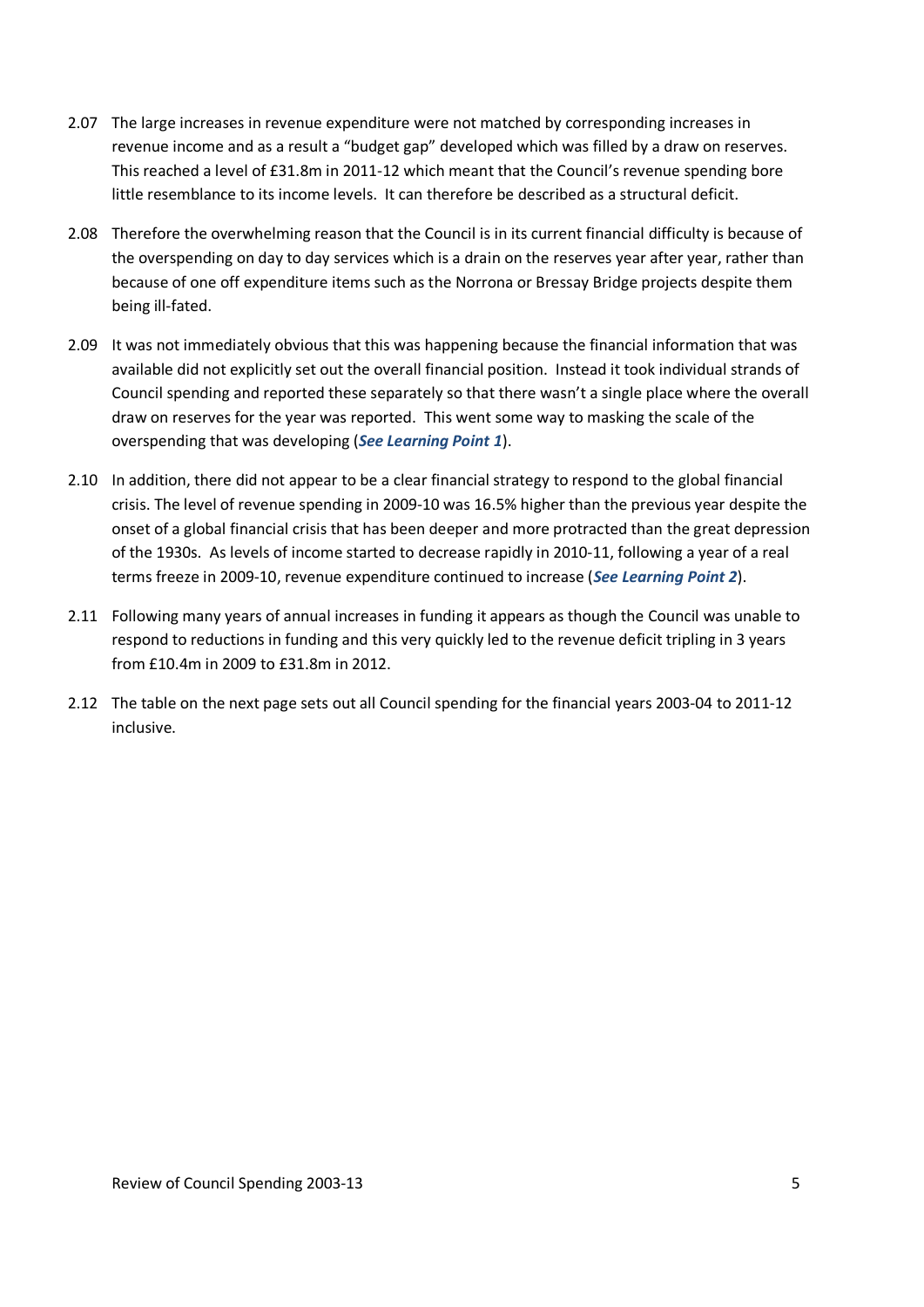| Line                    |                                  | <b>Line</b>                     | 2003-04   | 2004-05   | 2005-06   | 2006-07   | 2007-08   | 2008-09   | 2009-10    | 2010-11    | 2011-12        |
|-------------------------|----------------------------------|---------------------------------|-----------|-----------|-----------|-----------|-----------|-----------|------------|------------|----------------|
|                         | <b>General Fund Expenditure</b>  | calculation                     | £000s     | £000s     | £000s     | £000s     | £000s     | £000s     | £000s      | £000s      | £000s          |
| $\mathbf{1}$            | Staff costs                      | 1                               | 54,134    | 58,573    | 66,192    | 71,272    | 73,619    | 80,675    | 85,485     | 92,313     | 93,304         |
| $\overline{2}$          | Operating costs                  | $\overline{2}$                  | 39,429    | 41,367    | 44,309    | 48,802    | 50,420    | 53,143    | 59,534     | 58,910     | 58,466         |
| 3                       | Capital financing costs          | 3                               | 929       | 889       | 3,580     | 573       | 805       | 1,547     | 1,497      | 2,303      | 41             |
| 4                       | Transfer payments                | $\overline{4}$                  | 13,059    | 38,665    | 14,188    | 16,443    | 14,597    | 14,821    | 22,514     | 21,368     | 14,802         |
| 5                       | Income                           | 5                               | $-16,741$ | $-18,155$ | $-23,822$ | $-28,348$ | $-27,642$ | $-29,916$ | $-30,845$  | $-29,182$  | $-29,577$      |
| 6                       | Net recharges                    | 6                               | $-7,541$  | $-7,492$  | $-8,800$  | $-8,236$  | $-8,711$  | $-11,379$ | $-11,308$  | $-14,183$  | $-3,967$       |
| $\overline{\mathbf{z}}$ | <b>General Fund Expenditure</b>  | Equals 1 to 6                   | 83,269    | 113,847   | 95,647    | 100,506   | 103,088   | 108,891   | 126,877    | 131,529    | 133,069        |
|                         | Income                           |                                 |           |           |           |           |           |           |            |            |                |
| 8                       | <b>RSG/NNDR</b>                  | 8                               | $-68,364$ | $-72,394$ | $-75,686$ | $-75,679$ | $-79,873$ | $-89,918$ | $-93,563$  | $-95,566$  | $-91,866$      |
| 9                       | <b>Council Tax</b>               | 9                               | $-6,478$  | $-7,008$  | $-7,580$  | $-7,894$  | $-8,093$  | $-8,263$  | $-8,547$   | $-8,647$   | $-8,752$       |
| 10                      | Trading/DLO                      | 10                              | $-1,275$  | $-1,051$  | $-1,025$  | $-1,223$  | $-776$    | $-264$    | $-896$     | $-830$     | $-647$         |
| 11                      | Other                            | 11                              | $-2$      | $-88$     | 0         | 0         | $\Omega$  | -5        | $\Omega$   | 0          | $\Omega$       |
| 12                      | <b>Total General Fund Income</b> | Equals 8 to 11                  | $-76,119$ | $-80,541$ | $-84,291$ | $-84,796$ | $-88,742$ | $-98,450$ | $-103,006$ | $-105,043$ | $-101,265$     |
| 13                      | <b>General Fund draw on</b>      | Equals 7+12                     | 7,150     | 33,306    | 11,356    | 15,710    | 14,346    | 10,441    | 23,871     | 26,486     | 31,804         |
|                         | reserves                         |                                 |           |           |           |           |           |           |            |            |                |
|                         | <b>HRA</b>                       |                                 |           |           |           |           |           |           |            |            |                |
| 14                      | <b>HRA Draw on Reserves</b>      | 14                              | 49        | 577       | $-4,391$  | 952       | 1,741     | 1,770     | 310        | 459        | $\overline{7}$ |
|                         | Capital                          |                                 |           |           |           |           |           |           |            |            |                |
| 15                      | <b>Capital draw for capital</b>  | 15                              | 26,641    | 4,932     | 34,988    | 14,188    | 12,459    | 12,649    | 6,583      | 7,930      | 5,945          |
|                         |                                  |                                 |           |           |           |           |           |           |            |            |                |
| 16                      | <b>TOTAL LEVEL OF DEFICIT</b>    | <b>Equals</b><br>$13 + 14 + 15$ | 33,840    | 38,815    | 41,953    | 30,850    | 28,546    | 24,860    | 30,764     | 34,875     | 37,756         |
| 17                      | Harbour Account contribution     |                                 | $-3,074$  | $-2,590$  | $-2,141$  | $-4,352$  | $-4,549$  | $-3,227$  | $-2,534$   | $-2,357$   | $-2,185$       |
| 18                      | <b>NET DRAW ON RESERVES</b>      | <b>Equals 16+17</b>             | 30,766    | 36,225    | 39,812    | 26,498    | 23,997    | 21,633    | 28,230     | 32,518     | 35,571         |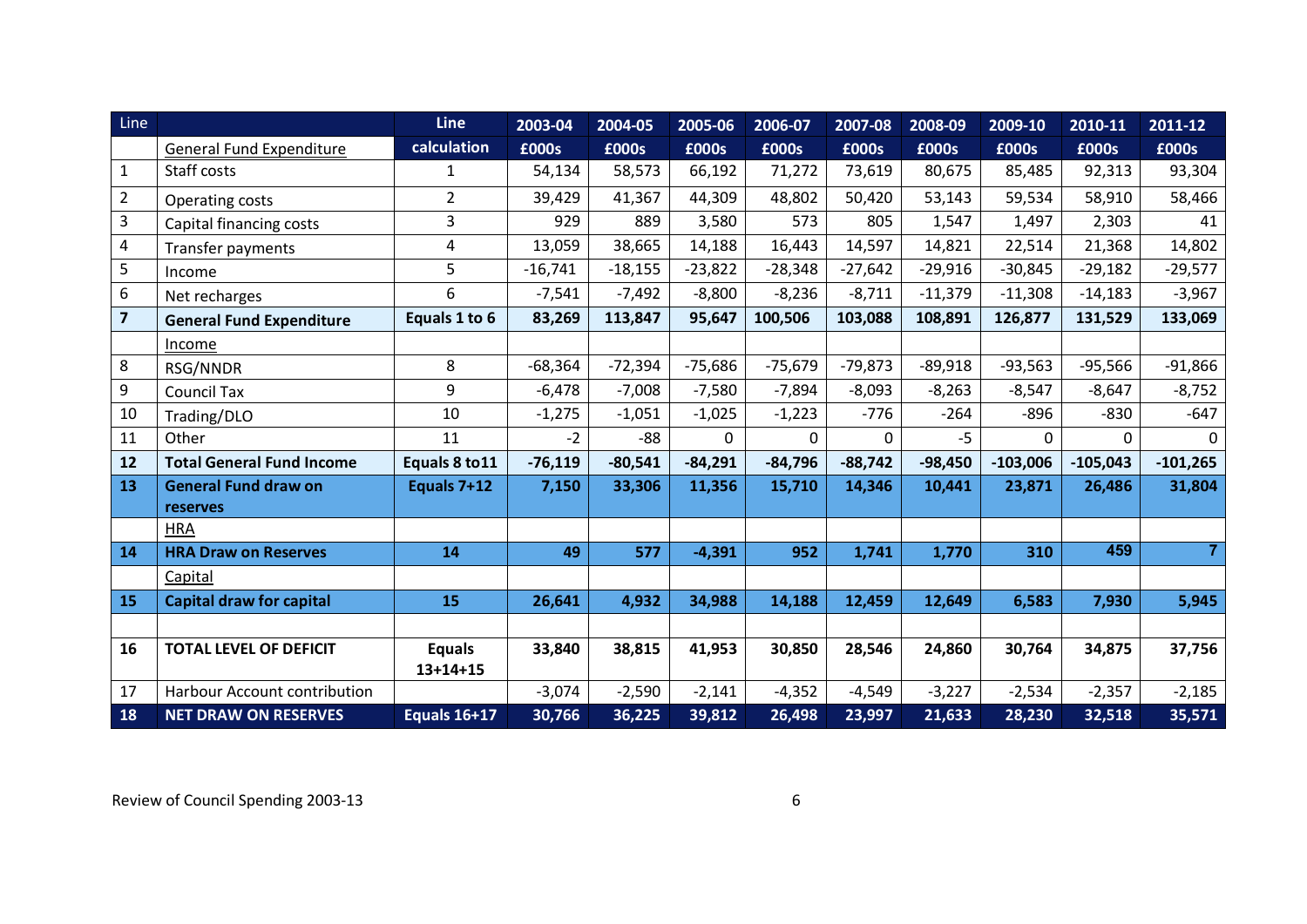## **Some Key Statistics**

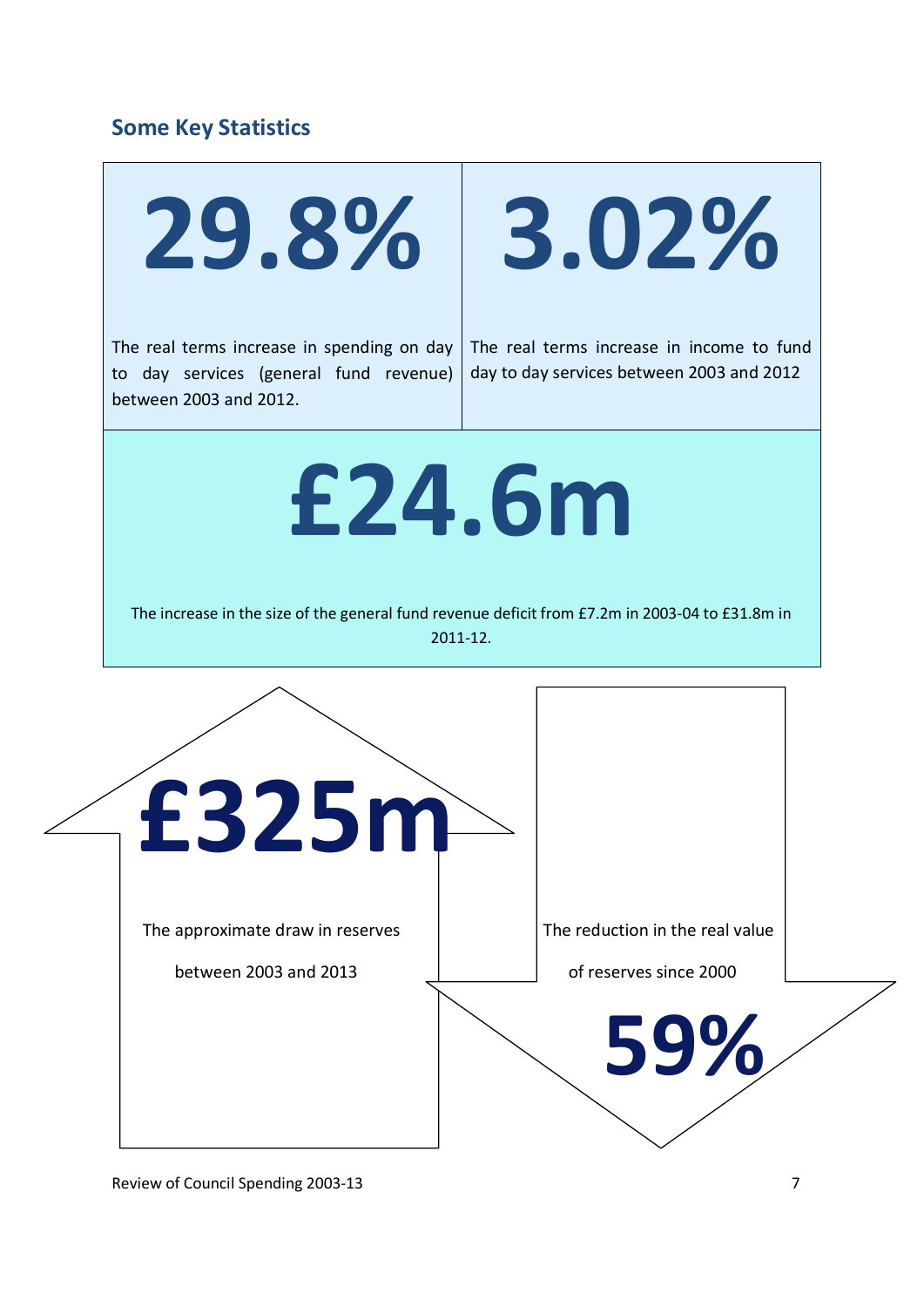### **Income**

- 3.01 The Council has the following core sources of revenue income:
	- Core Revenue Grant from the Scottish Government which is made up of a Revenue Support Grant (now called General Revenue Grant) and National Non-Domestic Rates (NNDR) income. This generated £91.9m in 2011-12.
	- Council Tax which is a property tax levied on all properties in Shetland. This generated £8.8m in 2011-12.
	- Trading account income which is a mixture of work undertaken externally to the Council as well as internal work for which the account seeks to break-even. This generated £0.6m in 2011-12.
- 3.02 The table below shows the annual cash percentage changes (i.e. not taking into account inflation)in these income streams over the period:



3.04 The table shows that after a period of annual increases in core income this pattern reversed with decreases in income in 2011-12 and 2012-13. However, when inflation is taken into account, the 2009-10 income was static in real terms and there have been sharp decreases in revenue funding in each of the subsequent financial years.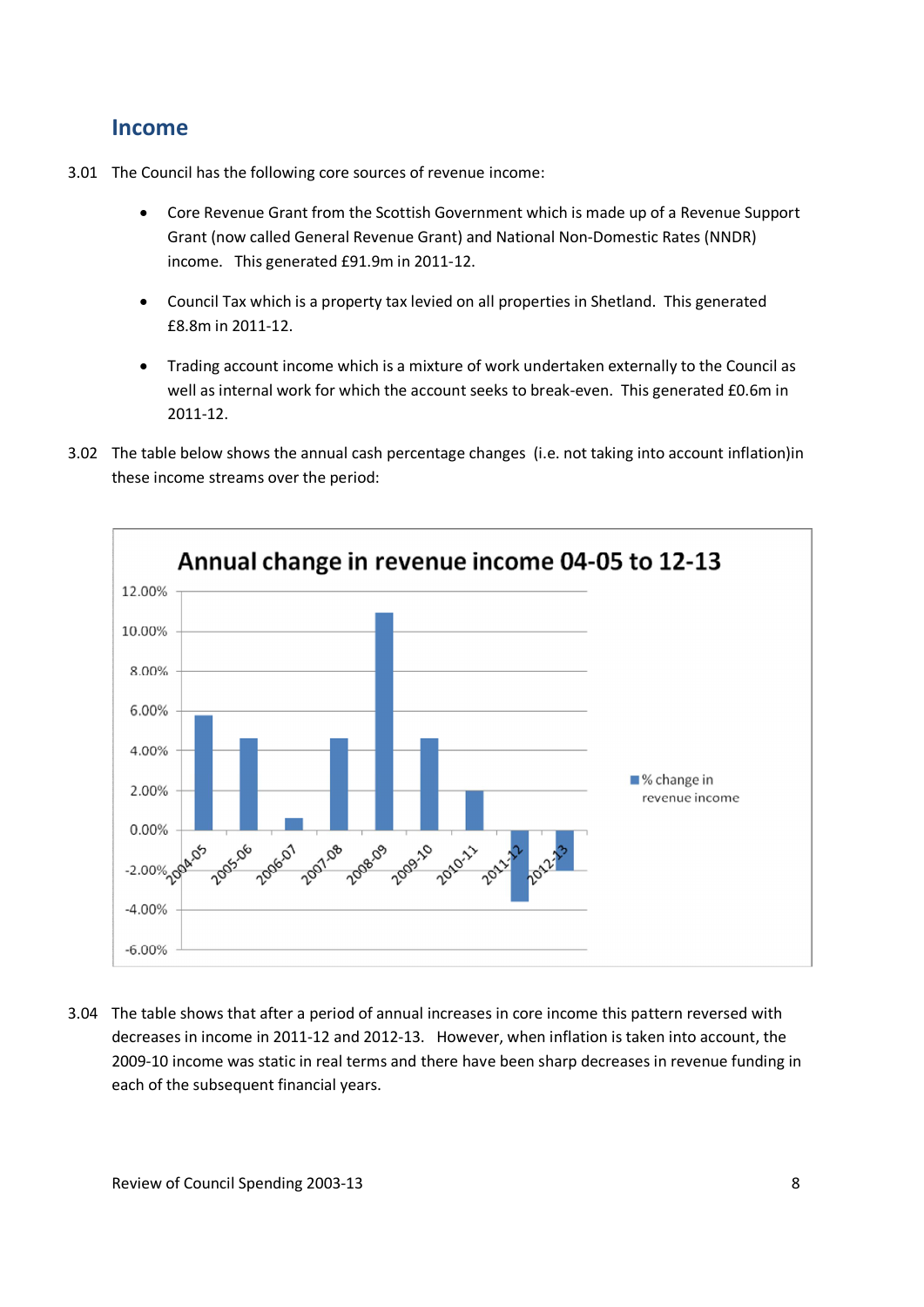- 3.05 It is anticipated that the Council will continue to face overall annual decreases in income over the medium term as a result of reducing Scottish Government core grant and NNDR income. It may be the end of the decade before real terms increases in funding are seen.
- 3.06 There was an 11% increase in core revenue income during the 2008-09 financial year. This was as a result of a £10m increase in the Scottish Government General Revenue Grant/NNDR income following a redetermination of GAE levels following a spending review.
- 3.07 The GAE formulae used to determine how much revenue core funding that a local authority receives from Scottish Government is complicated and relies on data provided by the Council annually on service and spending levels across the organisation. Broadly speaking, the more a local authority spends and the more service it provides, the more core funding that it will attract.
- 3.08 Therefore, broadly speaking the £10m increase in core funding received by the Council in 2008-09 can be largely attributed to the increases in spending and service provision approved by the Council. It is therefore important that the Council fully considers the impact that spending cuts and reductions in service levels will have on the future amounts of core funding that the Council will attract from Scottish Government (*See Learning Point 3*).

#### **Fees and Charges**

- 3.09 The Council generates a significant amount of income by levying fees and charges for particular services such as ferry fares. This income is not shown as core general funding for revenue services because it is retained by the Council services that levy the charges. However, this income contributes to the running costs of individual services, which means that the net expenditure of the service is lower than it would be if fees and charges were not levied.
- 3.10 In 2011-12 this income stream amounted to £29.8m which is almost 3.5 times more than is raised through Council Tax representing a significant amount of income to the Council. It is therefore important that the Council recognises the importance of fees and charges and its ability to reduce budget gaps in future years through the introduction of new charges and changes in current practices (*See Learning Point 4*).

#### **Harbour Account Income**

- 3.11 The Harbour Account has been a source of income to the Council for over 30 years. The surpluses generated are transferred to the Reserve Fund and this lessens the impact on the draw on reserves required each year to cover the Council's overspending.
- 3.12 However, over the period 2003-2013 the surplus generated by the Harbour Account has averaged at less than £3m per year which is significantly lower than earlier years. It is anticipated that over the next 3 years the surpluses generated will be close to zero as a result of reduced throughput levels and the cost of meeting the towage staffs' pension liabilities.
- 3.13 Therefore it can no longer be said that the current direct financial benefit to the Council from the oil industry is significant. However, there is scope for this to change in the future with the new Shetland Gas Plant.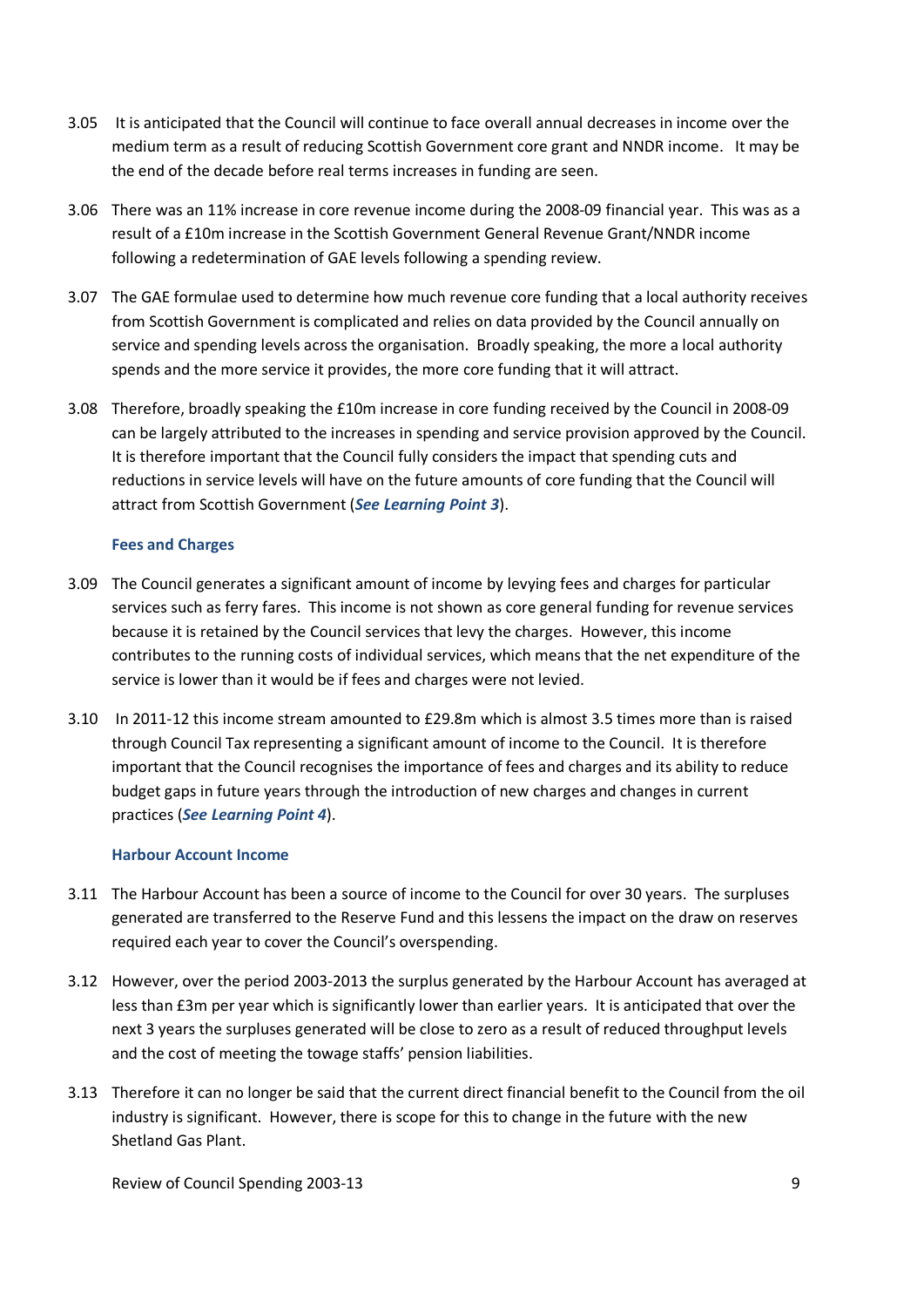## **Expenditure**

#### **General Fund Revenue Expenditure**

4.01 There was a 29.8% increase in general fund revenue expenditure between 2003 and 2012. The largest increase was in relation to staff costs which were £54.1m in 2003 and £93.3m in 2012.



4.02 The table below shows the level of staff costs in each of the years:

- 4.03 It can be seen that staff costs rose fairly consistently and rapidly throughout the period suggesting that increases in staffing numbers was the main driver as opposed to it being pay awards or the effect of implementing single status costs.
- 4.04 The table below shows the number of budgeted FTEs in the approved budgets from 2003-04 to 2013-14: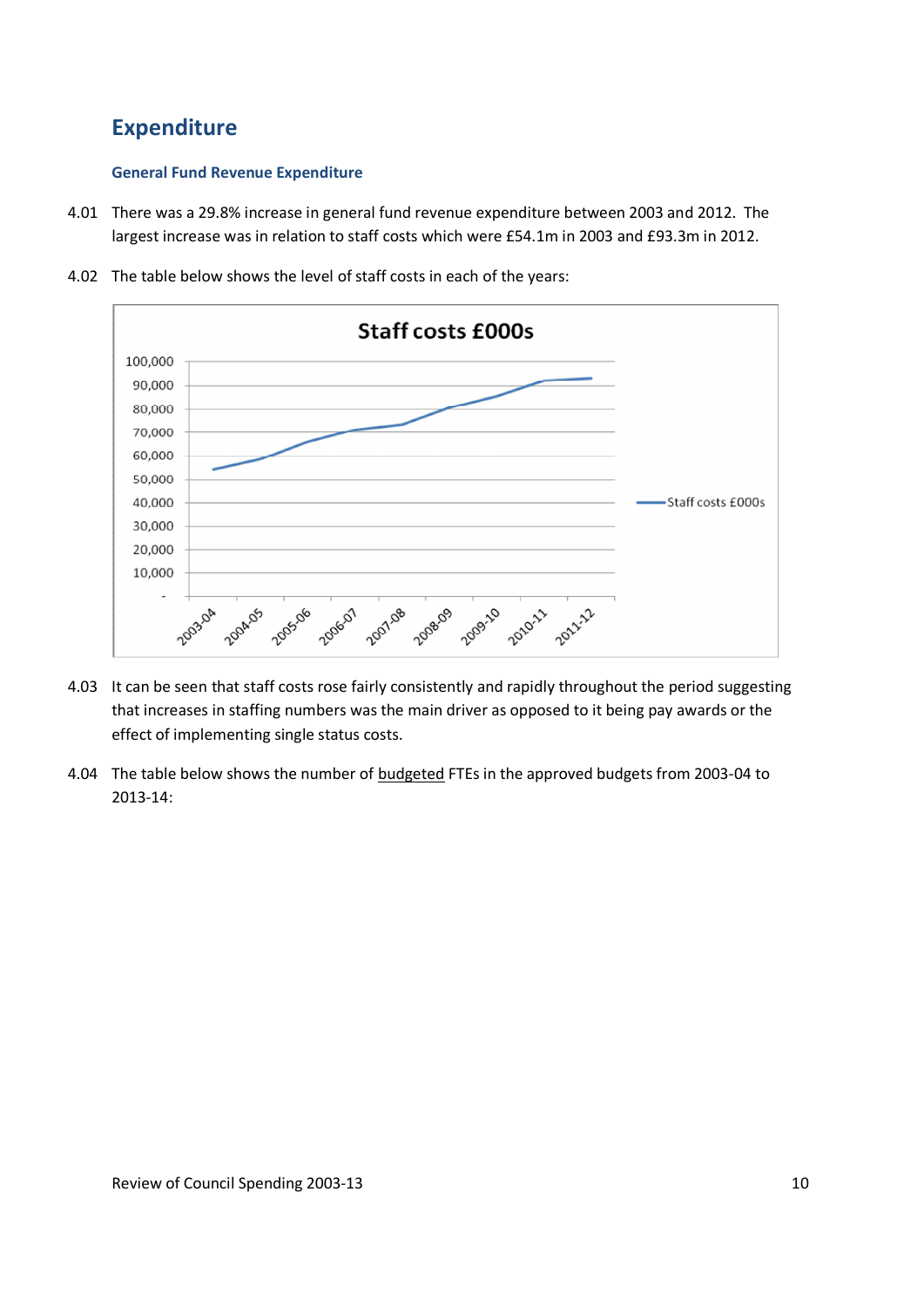

- 4.05 Due to changes in management structures in the Council during the period it is not easy to compare FTEs each year on a service by service basis. However, broadly speaking it is possible to say that almost all of the growth in FTE numbers between 2003-04 and 2011-12 came in the education and social care area, but social care in particular. In 2003-04 there were 326FTE budgeted for in what was the Social Work service and in 2011-12 there were 968FTE budgeted posts between Community Care and Children's Social Work.
- 4.06 There was very little change in the numbers of staff in Infrastructure, Development and Corporate services during the period of growth in staffing numbers.
- 4.07 The 2012-13 and 2013-14 budgets have reversed the growth trend in staffing numbers with the number of posts budgeted for in the current financial year being similar to the levels last seen in 2006-07.
- 4.08 Some other notable highlights in the general fund expenditure headings during the period are as follows –
	- In 2004-05 Transfer Payments expenditure was significantly increased as a result of a one-off grant of £24m to Shetland Development Trust;
	- From 2009-10 Operating Costs increased by approximately £6m each year as repairs and maintenance that had previously been classified as capital expenditure was reclassified as revenue expenditure;
	- In 2009-10 and 2010-11 Transfer Payments were temporarily increased by about £7m each year largely as a result of grants to NAFC and to SADA for the building of Mareel.
- 4.09 The approach to budgeting for cost pressures during the period did not lend itself to managing increases in expenditure downwards. There was a practice of inviting services to identify their own cost pressures and have these included in the budget without appropriate independent scrutiny. As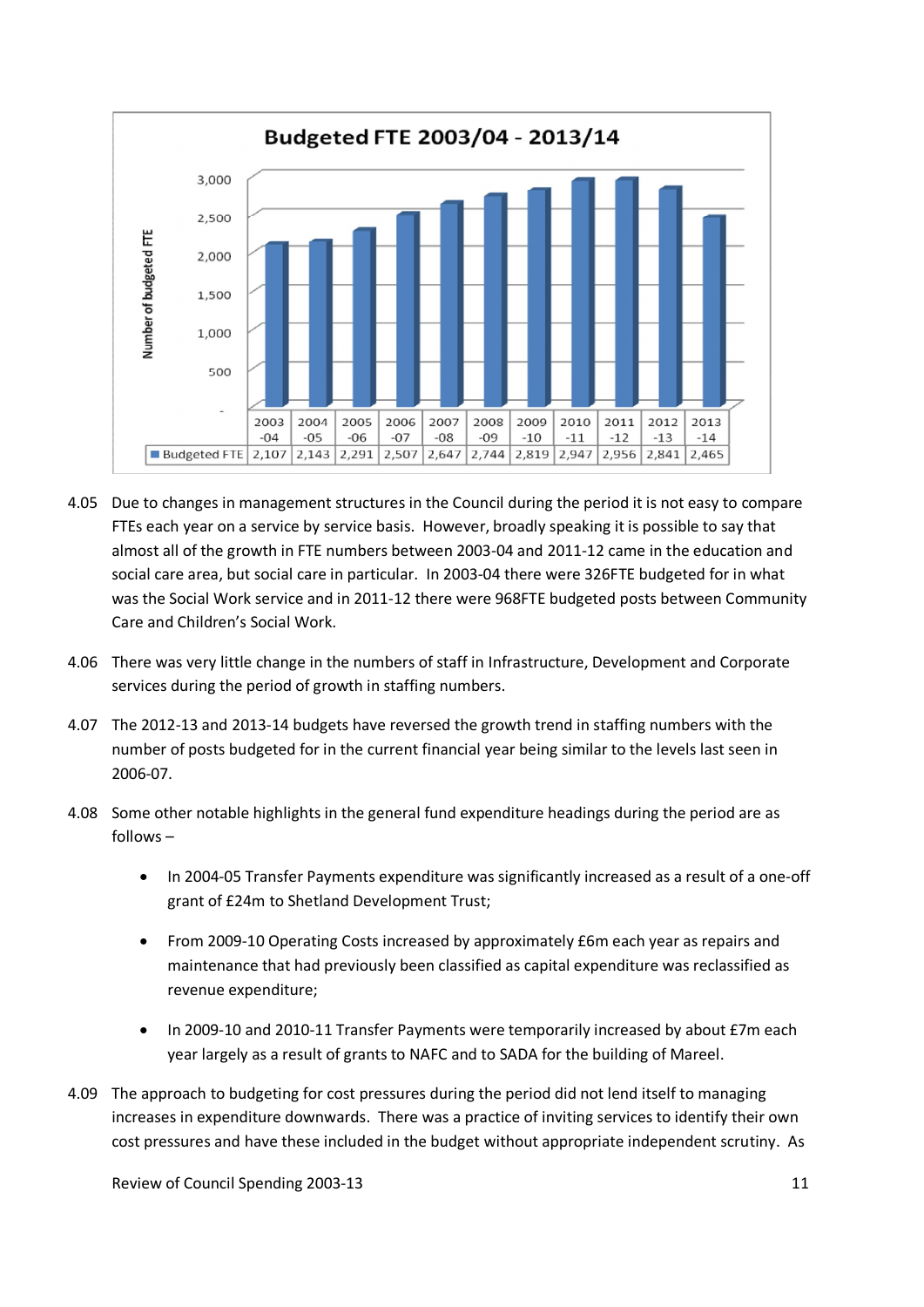a result there was over £8m of cost pressures in the 2012-13 revenue budget, which given there was a pay freeze on staff costs, meant that there was an effective rate of 20% inflation on the £40m of non-staff costs in the budget. This meant that the first £8m of savings out of the target £15m in the 2012-13 budget were in effect to stop overall expenditure levels rising, meaning that overall revenue expenditure would only reduce by £7m if all of the £15m of savings were delivered.

4.10 As the Council faces significant challenges to deliver savings that will impact upon service levels it is more important than ever before that cost pressures are managed tightly and controlled by the independent finance service in order to put downward pressure upon them (*See Learning Point 5*).

#### **Capital Expenditure**

- 4.11 Over the past decade the Council's capital programme has reduced and the corresponding draw on reserves to fund the capital programme has similarly decreased. However, over the past decade the Council has spent over £125m from reserves to fund the capital programme. It is anticipated that in the future the draws on reserves for capital expenditure will continue to decrease in the medium term, with the reserves only be used for specific council priority projects.
- 4.12 The most notable spending over this period was in the 2003-04 to 2005-06 period when over £37m was spent on the Yell Sound ferries project.
- 4.13 One consequence of the large capital investment in the early years of the last decade was the impact that this had on pushing up revenue costs in relation to repairs and maintenance. Whereas it can be economical to replace existing assets as it can result in lower repairs and maintenance costs, the creation of new assets or enhanced assets has the effect of creating an ongoing revenue cost pressure. This phenomenon was experienced during the 2003-2013 period with the creation of new and enhanced assets resulting in the Council's operating costs increasing significantly throughout the period. It is therefore important that the full ongoing revenue costs are fully considered as part of the decision making process around the prioritisation of the Asset Investment Programme (*See Learning Point 6*).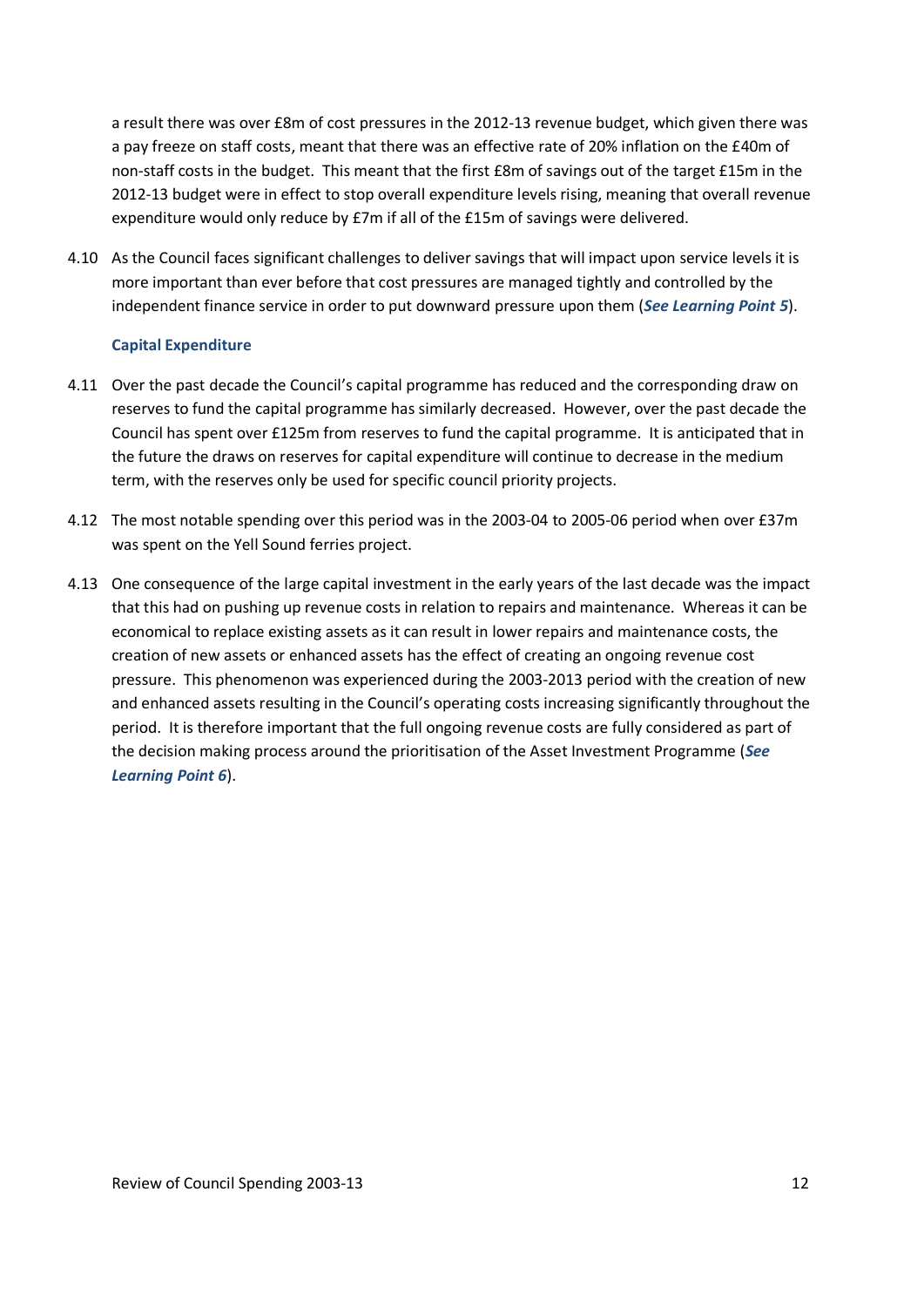## **Reserves**

- 5.01 The Council has spent approximately £325m from its reserves between 2003 and 2013. The annual draw on reserves has been unsustainable in each of the past 10 years and this has resulted in the real value of the reserves dropping by 59% since 2000.
- 5.02 There is no evidence to suggest that appropriate consideration has been given to what could be sustainably taken from the reserves each year in order to maintain the real value (i.e. inflation proof) of the reserves. As a result the Council's previous policy of retaining a reserves floor of £250m was breached and the level of reliance on the reserves meant that they were on course to be fully depleted by 2017. If the Council wishes to retain a level of reserves for the future, it is vital that there is a recognition of what can affordably be taken from reserves each year to supplement spending on services *(See Learning Point 7*).
- 5.03 The diagram below sets out a rationale for determining that a sustainable draw on reserves for 2012-13 would have been £5.8m:



- 5.04 In the past there have been significant fluctuations in the returns that have been recorded on the reserves each year. This is because 75% of the reserves are held in equities which are volatile and the result has been that it has skewed financial planning. When there has been a large return in the past, this has led to a view in certain quarters that it justifies a large level of spending from the reserves. However, the Council has suffered years of large losses too.
- 5.05 What we know for certain from history is that over the past 20 years the reserves have generated an average return of 5.75%. During that time inflation has averaged at 2.75%. What this means is that for 20 years a sustainable draw on reserves for each year has been 3% of the reserves balance. It is important for the Council to recognise this fact and not be pushed off a course of sound financial planning because of annual fluctuations in the returns from the reserves *(See Learning Point 8*).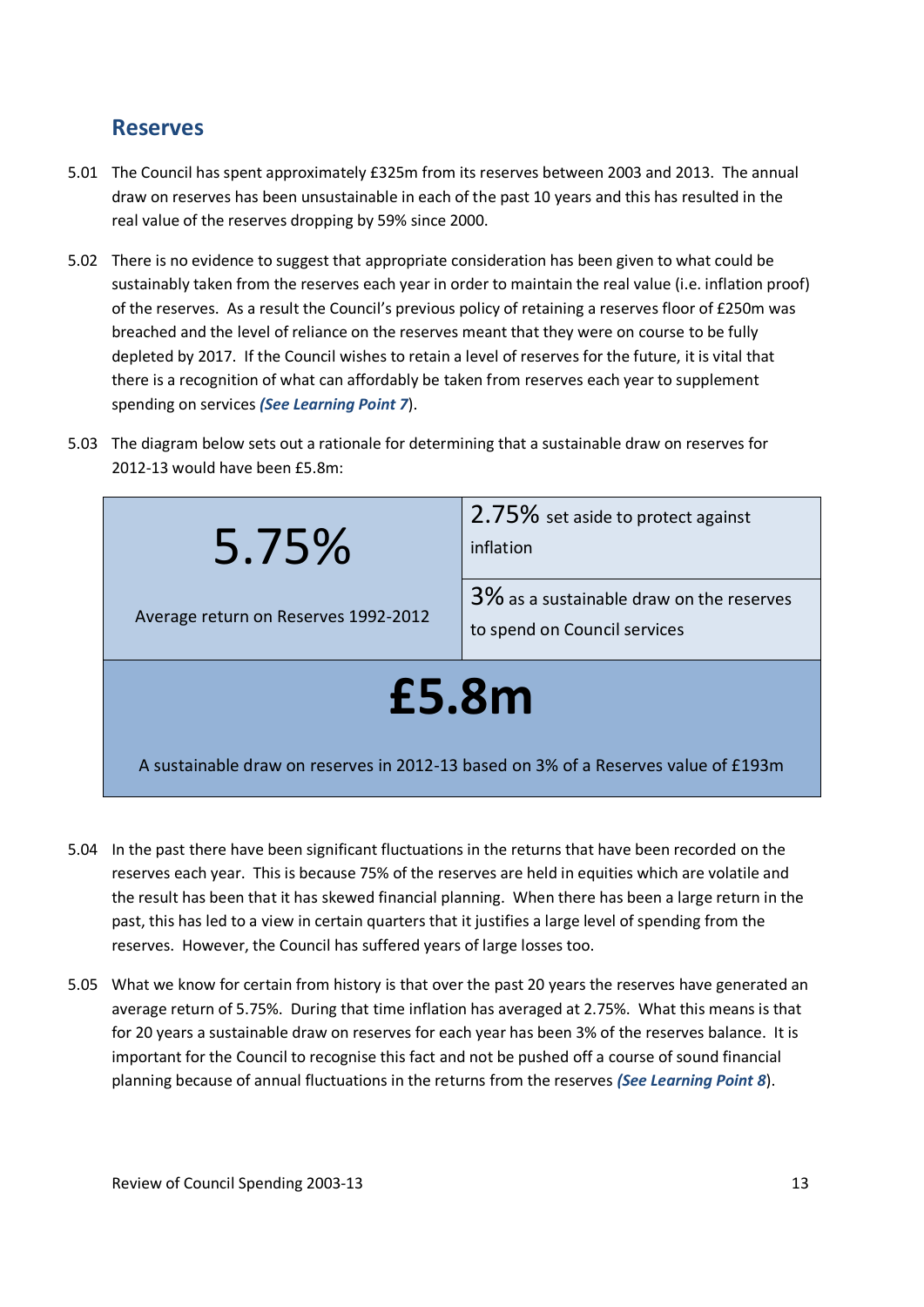5.06 Had the Council adhered to a policy of a sustainable draw on reserves since they peaked in 2000, it would mean that the Council would have over £8m per year more to spend each year on services in perpetuity. This could have meant that no savings would now be required from schools or ferries.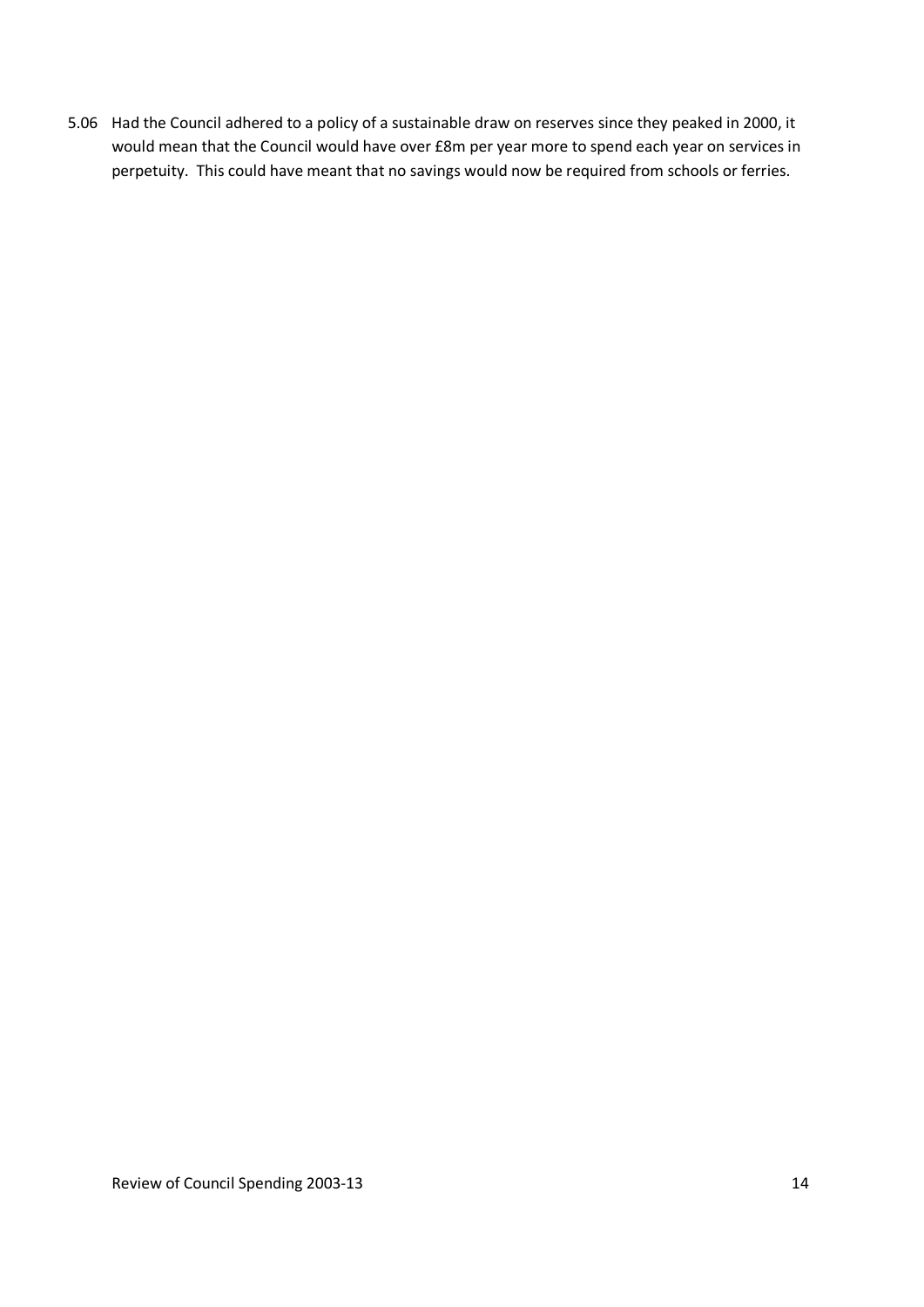## **Learning Points**

| <b>Reference</b> | <b>Learning Point</b>                                                                                                                                                                                                                                                                                                                                                                                                                        | <b>Action</b>                                                                                                                                                                                                                                                                                                                                                                                 | Implementation<br><b>Date</b> | <b>Responsible</b><br><b>Officer</b>              |
|------------------|----------------------------------------------------------------------------------------------------------------------------------------------------------------------------------------------------------------------------------------------------------------------------------------------------------------------------------------------------------------------------------------------------------------------------------------------|-----------------------------------------------------------------------------------------------------------------------------------------------------------------------------------------------------------------------------------------------------------------------------------------------------------------------------------------------------------------------------------------------|-------------------------------|---------------------------------------------------|
| Para 2.09        | 1. Clear Reporting of Financial Performance<br>It is important that Members and managers are provided<br>with clear and regular management information on progress<br>against the budget both at departmental level and council-<br>wide level.<br>In addition the final outturn report should clearly show the<br>impact that the annual spending has had on the level of the<br>draw on reserves required to balance the budget.           | Members provided with quarterly revenue<br>management accounts for each committee<br>area.<br>An overall revenue management accounts<br>report and a capital management accounts<br>report presented to Executive Committee every<br>quarter.<br>The annual outturn report sets out the global<br>council position and the total draw on reserves<br>that was required to balance the budget. | <b>Implemented</b>            | <b>Executive</b><br>Manager $-$<br><b>Finance</b> |
| Para 2.10        | 2. Financial Planning<br>Over the past decade increases in expenditure far exceeded<br>increases in income which led to a structural deficit which is<br>an unsustainable drain on reserves and extremely<br>challenging to address.<br>A clear and well constructed 5 year financial strategy<br>incorporating all Council spending is the most effective way<br>to set parameters on spending so that it is in line with<br>income levels. | Development of a 5 year Medium Term<br>Financial Plan which sets out expected funding<br>levels and cost pressures in order to inform the<br>level of expenditure that is sustainable.<br>The plan will require to be fully updated each<br>year to ensure that the most up to date<br>information is used in the future financial<br>modelling.                                              | <b>Implemented</b>            | <b>Executive</b><br>Manager-<br><b>Finance</b>    |

Review of Council Spending 2003-13 15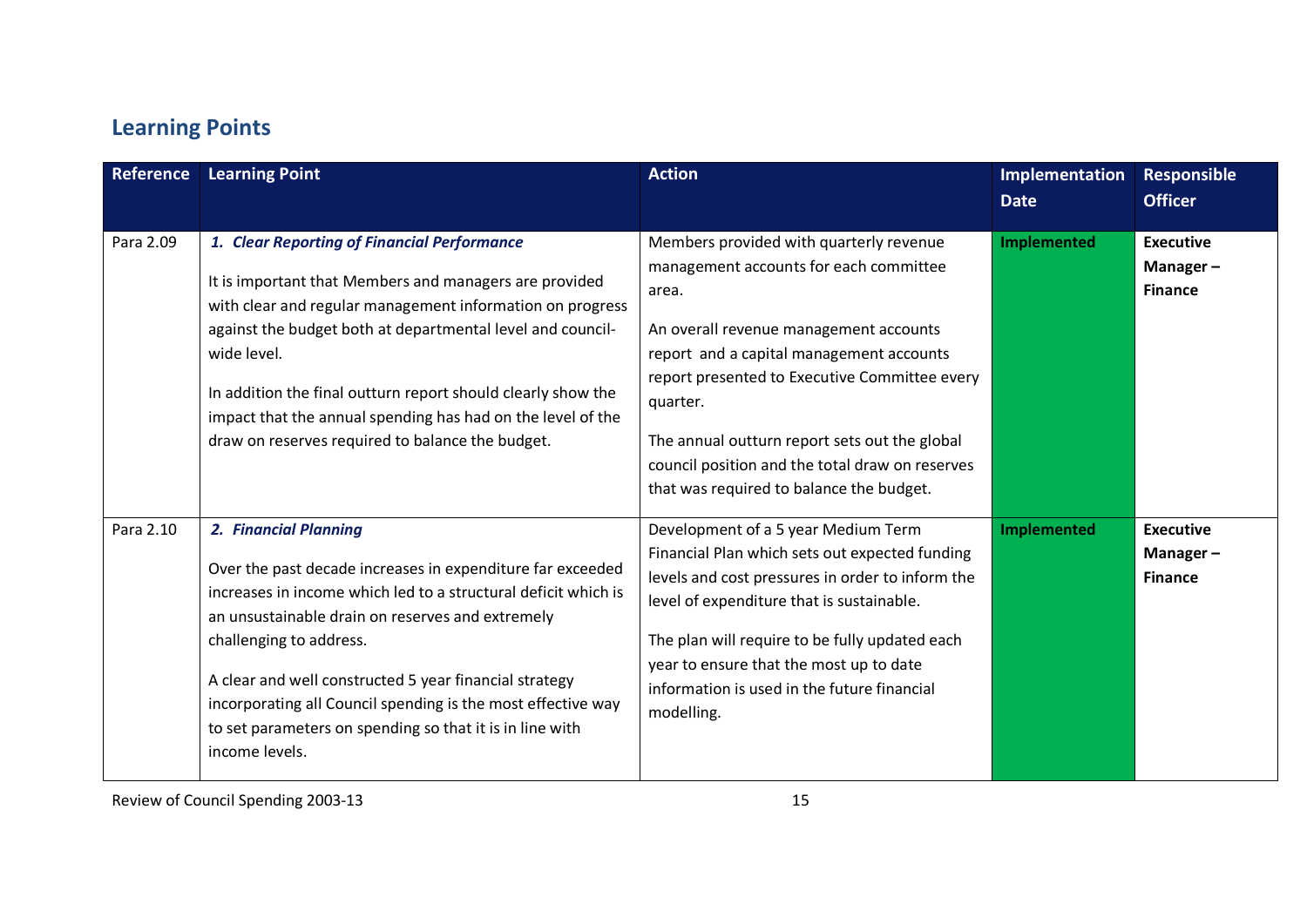| <b>Reference</b> | <b>Learning Point</b>                                                                                                                                                                                                                                                                                                                                                                                                                                         | <b>Action</b>                                                                                                                                                                                                                                                                                                                  | Implementation<br><b>Date</b> | <b>Responsible</b><br><b>Officer</b>           |
|------------------|---------------------------------------------------------------------------------------------------------------------------------------------------------------------------------------------------------------------------------------------------------------------------------------------------------------------------------------------------------------------------------------------------------------------------------------------------------------|--------------------------------------------------------------------------------------------------------------------------------------------------------------------------------------------------------------------------------------------------------------------------------------------------------------------------------|-------------------------------|------------------------------------------------|
| Para 3.08        | 3. Consideration of future Scottish Government Funding<br><b>Levels</b><br>Scottish Government core revenue funding to the Council is<br>strongly linked to existing spending and service levels.<br>Therefore it is important that the Council fully considers the<br>impact that the agreed spending cuts and reductions in<br>service levels will have on the future amounts of core<br>funding that the Council will attract from Scottish<br>Government. | An exercise will be undertaken to assess the<br>anticipated impacts to GAE funding levels<br>resulting from the savings delivered in 2012-13<br>and the approved savings for 2013-14 and seek<br>to minimise impacts wherever possible.<br>The future funding impacts will be factored into<br>the Medium Term Financial Plan. | 31 March 2014                 | <b>Executive</b><br>Manager-<br><b>Finance</b> |
| Para 3.10        | 4. Maximising fees and charges income<br>The Council raised £29.6m of income through fees and<br>charges for services in 2011-12. It is therefore important<br>that the Council recognises the importance of fees and<br>charges and its ability to reduce budget gaps in future years<br>through the introduction of new charges and changes in<br>existing practices.                                                                                       | The Council's Charging Policy will be updated<br>during 2013-14 and the importance of using<br>fees and charges to bridge "budget gaps" will be<br>reiterated to managers during the 2014-15<br>budget setting process.                                                                                                        | <b>31 October 2013</b>        | <b>Executive</b><br>Manager-<br><b>Finance</b> |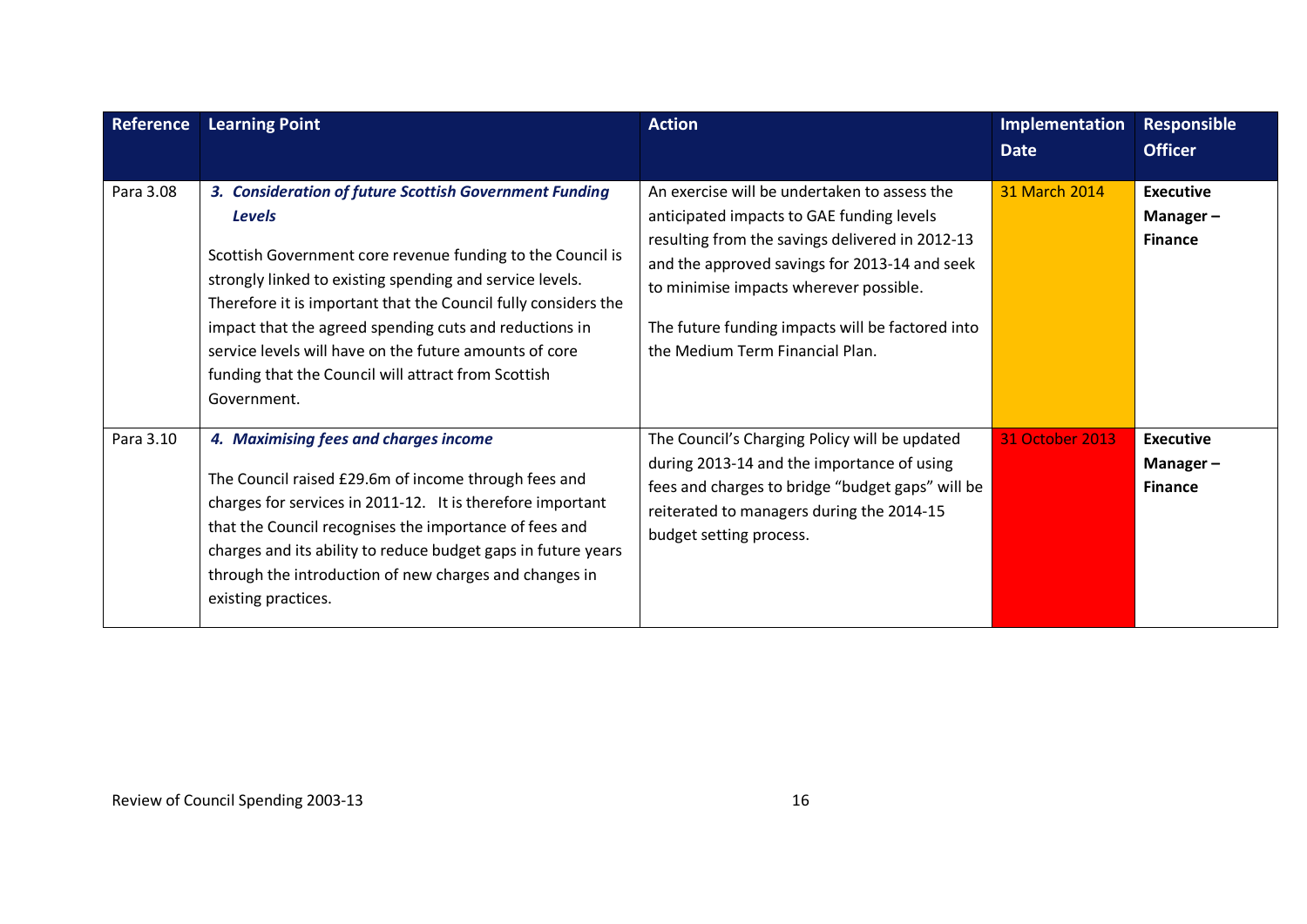| Reference | <b>Learning Point</b>                                                                                                                                                                                                                                                                                                                                                                                                                                                                                           | <b>Action</b>                                                                                                                                                                                                                                                                                                                                                                                                                                                                                                        | Implementation<br><b>Date</b> | <b>Responsible</b><br><b>Officer</b>                                                                                |
|-----------|-----------------------------------------------------------------------------------------------------------------------------------------------------------------------------------------------------------------------------------------------------------------------------------------------------------------------------------------------------------------------------------------------------------------------------------------------------------------------------------------------------------------|----------------------------------------------------------------------------------------------------------------------------------------------------------------------------------------------------------------------------------------------------------------------------------------------------------------------------------------------------------------------------------------------------------------------------------------------------------------------------------------------------------------------|-------------------------------|---------------------------------------------------------------------------------------------------------------------|
| Para 4.10 | 5. Effective management of cost pressures<br>For every £1 of cost pressures included in the budget, a<br>saving of £1 has to be found somewhere else in order to<br>stop overall expenditure levels increasing.<br>As the Council faces significant challenges to deliver savings<br>that will impact upon service levels it is more important than<br>ever before that cost pressures are managed tightly and<br>controlled by the independent finance service in order to<br>put downward pressure upon them. | The Medium Term Financial Plan sets out a<br>target maximum level of cost pressures for each<br>of the next five financial years. This reflects<br>expected pay awards and inflationary increases<br>on non-pay costs.<br>As part of each annual budget setting exercise<br>services are invited to present a case to the<br>finance service for cost pressures and these will<br>be independently assessed by the finance<br>service to ensure that they are genuine cost<br>pressures and not budget growth items. | <b>Implemented</b>            | <b>Executive</b><br>Manager-<br><b>Finance</b><br><b>All Directors &amp;</b><br><b>Executive</b><br><b>Managers</b> |
| Para 4.13 | 6. Revenue consequences of Capital Expenditure<br>One consequence of the large capital investment between<br>the 2003-2013 period was creation of new and enhanced<br>assets resulting in the Council's operating costs increasing<br>significantly. It is therefore important that the full ongoing<br>revenue costs are fully considered as part of the decision<br>making process around the prioritisation of the Asset<br>Investment Programme to assist with better financial<br>planning.                | The revenue consequences of all proposed<br>capital expenditure projects should be given<br>prominent consideration as part of the<br>"gateway" process.<br>Favour should be given to those projects that<br>result in revenue savings (spend to save<br>projects) over those that create a new ongoing<br>cost pressure to the Council.                                                                                                                                                                             | <b>31 March 2014</b>          | <b>Executive</b><br>Manager-<br><b>Finance</b><br><b>Executive</b><br>Manager-<br>Capital<br>Programme              |